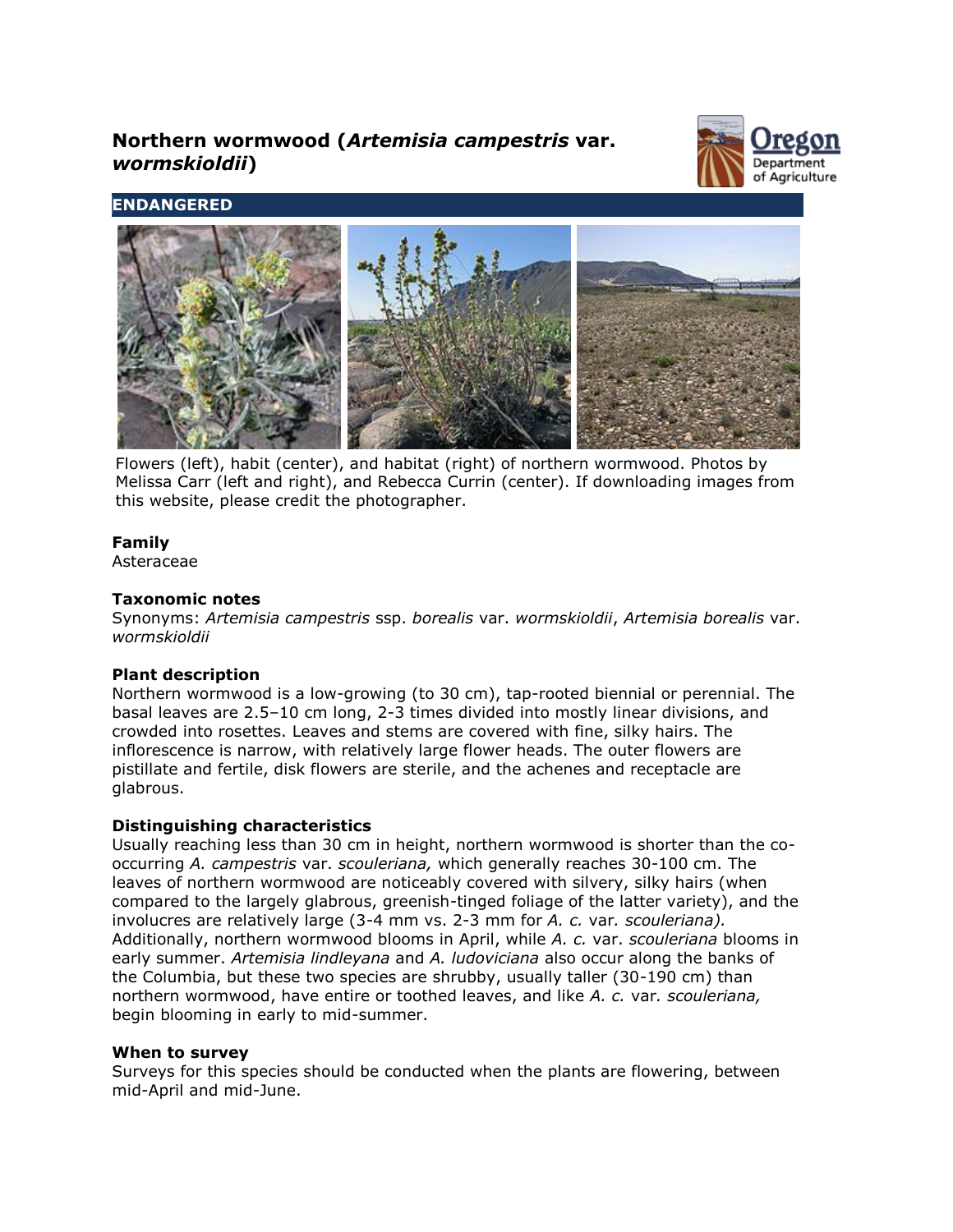#### **Habitat**

This species is restricted to basalt, compacted cobble, and sand on the banks of the Columbia River. The surrounding countryside is arid, supporting shrub-steppe vegetation. In addition to the *Artemisia* species mentioned above, associated species include *Coreopsis tinctoria* var. *atkinsoniana*, *Cymopterus terebinthinus*, *Eriogonum compositum*, *Lupinus polyphyllus*, *Phacelia hastata*, and *Salix exigua*. *Bromus tectorum* and *Centaurea diffusa* also occur in some sites.

## **Range**

The historic range extends along the Columbia River from the mouth of the John Day River in Sherman County, Oregon westward to Bingen, Washington, with a disjunct historic collection of the species from northwestern Umatilla County, Oregon. An additional disjunct population was discovered in 1983 near Priest Rapids Dam in Washington. The species is now believed to be extirpated in Oregon, with only two known extant populations occurring in Washington, one in Grant County and one in Klickitat County.

## **Oregon counties**

Sherman, Umatilla, Wasco

## **Federal status**

Candidate

## **Threats**

Major threats to this species include habitat loss and altered hydrology due to construction of dams, competition from exotic weeds, and development of riparian habitat.

#### **Did you know?**

Northern wormwood is related to several European subspecies and varieties of *Artemisia campestris* that have been used medicinally for centuries. Although Linnaeus recommended an "infusion in pleurisy," all taxa within this group are currently considered to be quite poisonous.

## **Current/Recent ODA projects**

Reintroducing northern wormwood to Oregon

#### **References**

Carlson, M.L. 1998. Status report of *Artemisia campestris* L. ssp. *borealis* var. *wormkiolodii* [Bess.] Cronq. Department of Botany and Plant Pathology, Oregon State University, Corvallis, Oregon.

Gamon, J. 1989. Report on the status of *Artemisia campestris* L. var. *wormskioldii* (Bess.) Cronquist. Washington Natural Heritage Program, Olympia, Washington.

Hitchcock, C.L., A. Cronquist, M. Owenby, and J.W. Thompson 1959. Vascular plants of the Pacific Northwest, Part 5: Compositae. University of Washington Press, Seattle, WA.

Kaye, T.N. 1995. Monitoring plan for northern wormwood at Miller Island, Columbia River Gorge National Scenic Area. Oregon Department of Agriculture.

OFP (Oregon Flora Project). 2012. Oregon Plant Atlas.